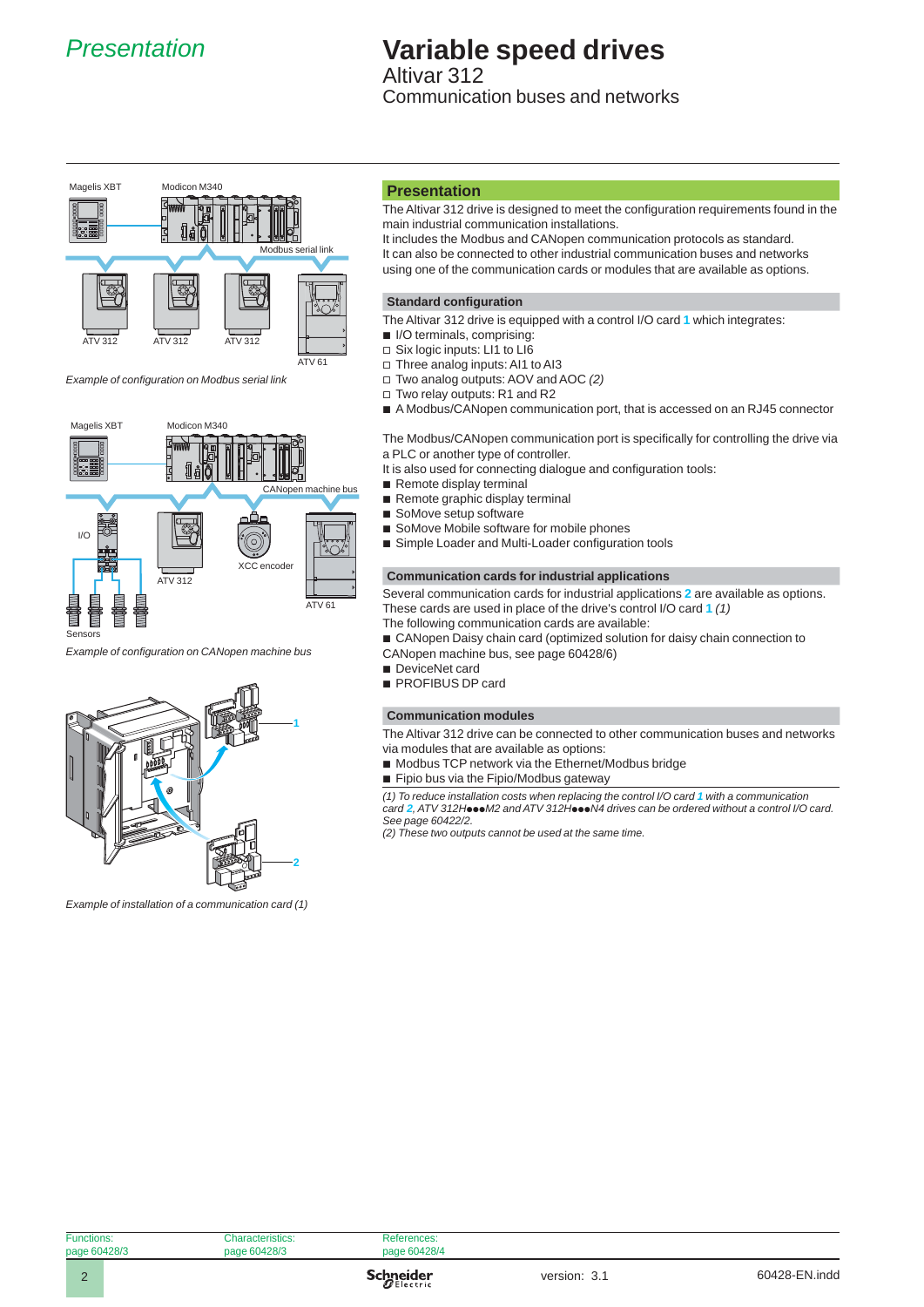## *Functions, characteristics*

## **Variable speed drives**

Altivar 312 Communication buses and networks

| <b>Functions</b>        |                                                                 |                                                                                                                                                                                                                                                                                                                                                                                                                                                                                                                                                                                                                                                                                                                                                                                                                                                                                                                                                                                                                                                                                            |
|-------------------------|-----------------------------------------------------------------|--------------------------------------------------------------------------------------------------------------------------------------------------------------------------------------------------------------------------------------------------------------------------------------------------------------------------------------------------------------------------------------------------------------------------------------------------------------------------------------------------------------------------------------------------------------------------------------------------------------------------------------------------------------------------------------------------------------------------------------------------------------------------------------------------------------------------------------------------------------------------------------------------------------------------------------------------------------------------------------------------------------------------------------------------------------------------------------------|
|                         |                                                                 | All the functions of the Altivar 312 drive can be accessed via the communication<br>buses and networks:<br>■ Control<br>■ Monitoring<br>■ Adjustment<br>■ Configuration<br>The speed control and reference may come from different control sources:<br>■ Logic input or analog I/O terminals<br>Communication bus or network<br>Remote display terminal<br>The advanced functions of the Altivar 312 drive can be used to manage switching of<br>these control sources according to the requirements of the application.<br>The assignment of the communication periodic I/O data can be selected using the<br>network configuration software.<br>The Altivar 312 drive is controlled using the CiA 402 native profile.<br>Communication is monitored according to criteria specific to each protocol.<br>Regardless of protocol type, the reaction of the drive to a communication fault can be<br>configured as follows:<br>Freewheel stop, stop on ramp, fast stop or braked stop<br>■ Maintain the last command received<br>Fallback position at a predefined speed<br>gnore the fault |
|                         | Characteristics of the CANopen Daisy chain card VW3 A312 08 (1) |                                                                                                                                                                                                                                                                                                                                                                                                                                                                                                                                                                                                                                                                                                                                                                                                                                                                                                                                                                                                                                                                                            |
| <b>Structure</b>        | Connector                                                       | 4 connectors:<br>1 removable screw terminal block:<br>□ 3 logic inputs: LI1 to LI3<br>$\Box$ 2 analog inputs: AI2 and AI3<br>□ 1 relay output: R2<br>■ 2 RJ45 connectors for daisy-chain connection to the CANopen machine bus<br>■ 1 RJ45 connector for connection to the Modbus serial link                                                                                                                                                                                                                                                                                                                                                                                                                                                                                                                                                                                                                                                                                                                                                                                              |
|                         |                                                                 | (1) The other characteristics of the CANopen Daisy chain card are identical to those of the<br>drive's CANopen protocol. See page 60421/6.                                                                                                                                                                                                                                                                                                                                                                                                                                                                                                                                                                                                                                                                                                                                                                                                                                                                                                                                                 |
|                         | <b>Characteristics of the DeviceNet card VW3 A312 09</b>        |                                                                                                                                                                                                                                                                                                                                                                                                                                                                                                                                                                                                                                                                                                                                                                                                                                                                                                                                                                                                                                                                                            |
| <b>Structure</b>        | Connector                                                       | 3 connectors:<br>1 removable screw terminal block:<br>$\Box$ 3 logic inputs: LI1 to LI3<br>$\Box$ 2 analog inputs: AI2 and AI3<br>$\Box$ 1 relay output: R2.<br>■ 1 five-way screw connector, 5.08 pitch, for connection to the DeviceNet network<br>■ 1 RJ45 connector for connection to the Modbus serial link                                                                                                                                                                                                                                                                                                                                                                                                                                                                                                                                                                                                                                                                                                                                                                           |
|                         | Transmission speed                                              | 125 kbps, 250 kbps or 500 kbps, configurable using switches on the card                                                                                                                                                                                                                                                                                                                                                                                                                                                                                                                                                                                                                                                                                                                                                                                                                                                                                                                                                                                                                    |
|                         | Address                                                         | 1 to 63, configurable using switches on the card                                                                                                                                                                                                                                                                                                                                                                                                                                                                                                                                                                                                                                                                                                                                                                                                                                                                                                                                                                                                                                           |
| <b>Services</b>         | Periodic variables                                              | ODVA AC drive type profile 20, 21, 70 and 71<br>ATV 312 native profile (CiA 402) 100 and 101                                                                                                                                                                                                                                                                                                                                                                                                                                                                                                                                                                                                                                                                                                                                                                                                                                                                                                                                                                                               |
|                         | Exchange mode                                                   | Inputs: by polling, change of state, periodic<br>Outputs: by polling                                                                                                                                                                                                                                                                                                                                                                                                                                                                                                                                                                                                                                                                                                                                                                                                                                                                                                                                                                                                                       |
|                         | Auto Device Replacement                                         | No                                                                                                                                                                                                                                                                                                                                                                                                                                                                                                                                                                                                                                                                                                                                                                                                                                                                                                                                                                                                                                                                                         |
|                         | Communication monitoring                                        | Can be inhibited<br>Time out can be set via the DeviceNet network configurator                                                                                                                                                                                                                                                                                                                                                                                                                                                                                                                                                                                                                                                                                                                                                                                                                                                                                                                                                                                                             |
| Diagnostics             | Using LEDs                                                      | One two-tone LED on the card: "MNS" (status)                                                                                                                                                                                                                                                                                                                                                                                                                                                                                                                                                                                                                                                                                                                                                                                                                                                                                                                                                                                                                                               |
| <b>Description file</b> |                                                                 | An eds file is available on our website www.schneider-electric.com or on the "Description of the<br>Motion & Drives offer" DVD-ROM                                                                                                                                                                                                                                                                                                                                                                                                                                                                                                                                                                                                                                                                                                                                                                                                                                                                                                                                                         |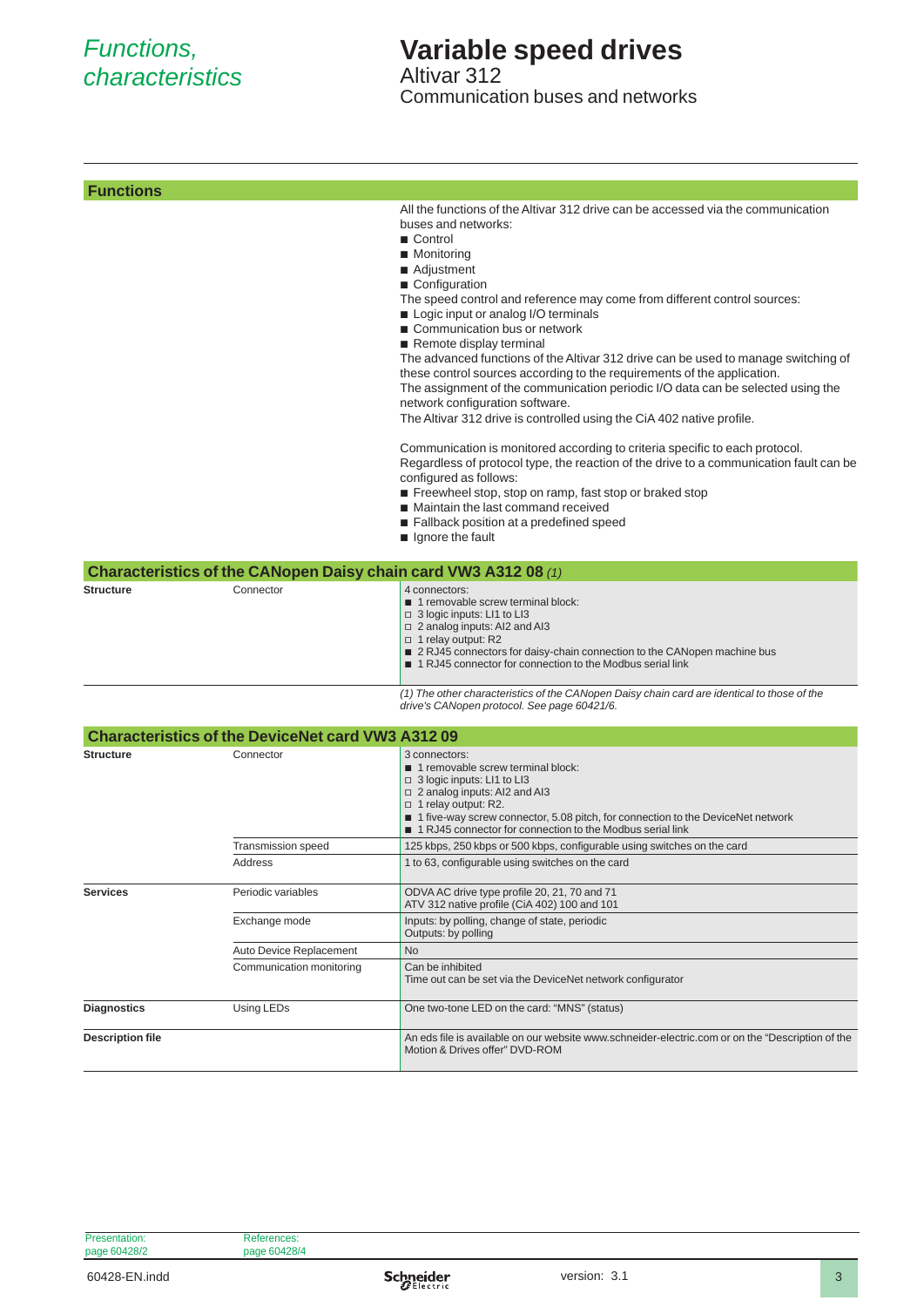## **Variable speed drives** Altivar 312

Communication buses and networks

|                         | <b>Characteristics of the PROFIBUS DP card VW3 A312 07</b> |                                                                                                                                                                                                                                                                                |                   |              |
|-------------------------|------------------------------------------------------------|--------------------------------------------------------------------------------------------------------------------------------------------------------------------------------------------------------------------------------------------------------------------------------|-------------------|--------------|
| <b>Structure</b>        | Connector                                                  | 3 connectors:<br>1 removable screw terminal block:<br>□ 3 logic inputs: LI1 to LI3<br>□ 2 analog inputs: AI2 and AI3<br>□ 1 relay output: R2.<br>■ 1 screw terminal block for connection to the PROFIBUS DP bus<br>■ 1 RJ45 connector for connection to the Modbus serial link |                   |              |
|                         | <b>Transmission speed</b>                                  | 9600 bps, 19.2 kbps, 93.75 kbps, 187.5 kbps, 500 kbps, 1.5 Mbps, 3 Mbps, 6 Mbps or 12 Mbps                                                                                                                                                                                     |                   |              |
|                         | Address                                                    | 1 to 126, configurable using switches on the card                                                                                                                                                                                                                              |                   |              |
| <b>Services</b>         | Periodic variables                                         | Input: 4 PKW and 2 PZD<br>Output: 4 PKW and 2 PZD                                                                                                                                                                                                                              |                   |              |
|                         | Messaging                                                  | Via PKW periodic variables                                                                                                                                                                                                                                                     |                   |              |
|                         | Functional profile                                         | IEC 61800-7 (CiA 402)                                                                                                                                                                                                                                                          |                   |              |
| <b>Diagnostics</b>      | Using LEDs                                                 | 2 LEDs on the card: "ST" (status) and "DX" (data exchange)                                                                                                                                                                                                                     |                   |              |
| <b>Description file</b> |                                                            | A gsd file is available on our website www.schneider-electric.com or on the "Description of the<br>Motion & Drives offer" DVD-ROM                                                                                                                                              |                   |              |
|                         | <b>Communication card references (1)</b>                   |                                                                                                                                                                                                                                                                                |                   |              |
|                         |                                                            | <b>Designation</b>                                                                                                                                                                                                                                                             | <b>References</b> | Weight<br>kg |
|                         |                                                            | <b>CANopen Daisy chain communication card</b><br>for daisy chaining (see page 60428/6)                                                                                                                                                                                         | VW3 A312 08       | 0.200        |
|                         |                                                            | DeviceNet communication card                                                                                                                                                                                                                                                   | VW3 A312 09       | 0.200        |
|                         |                                                            | <b>PROFIBUS DP communication card</b>                                                                                                                                                                                                                                          | VW3 A312 07       | 0.200        |

*(1) To reduce installation costs when replacing the control I/O card with a communication card, ATV 312H*ppp*M2 and ATV 312H*ppp*N4 drives can be ordered without a control I/O card. See page 60422/2.*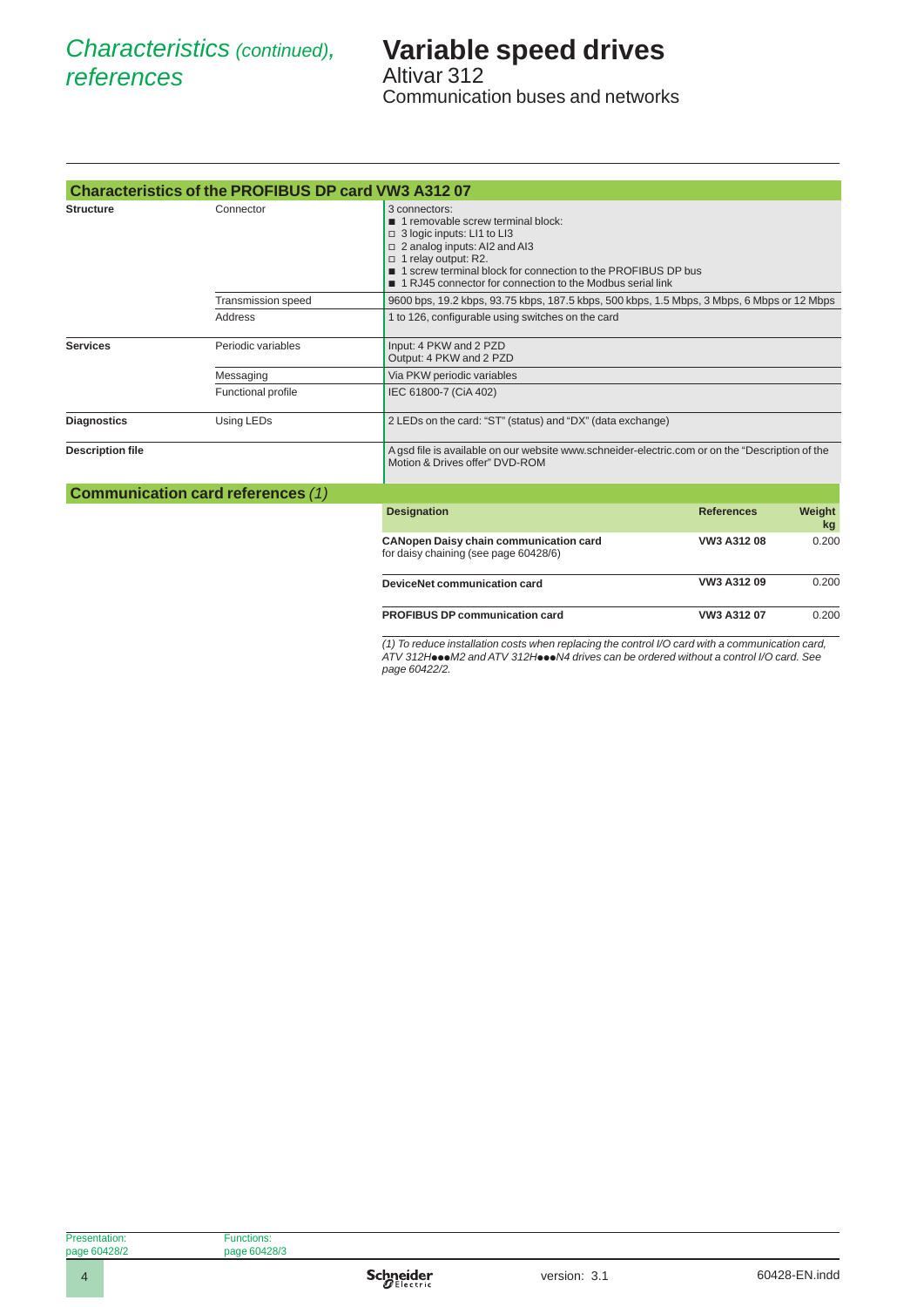# *References (continued)* **Variable speed drives**

Altivar 312 Communication buses and networks



ATV 312

*Example of Modbus serial link architecture, connections via* 



ATV 312

*Example of Modbus serial link architecture, connections via tap junctions*





*TSX SCA 50*

| <b>Modbus serial link</b>                                                                                                                                                |                                |                |             |                                                                   |              |
|--------------------------------------------------------------------------------------------------------------------------------------------------------------------------|--------------------------------|----------------|-------------|-------------------------------------------------------------------|--------------|
|                                                                                                                                                                          |                                |                |             | Accessories for connection via splitter boxes and RJ45 connectors |              |
| <b>Description</b>                                                                                                                                                       |                                | Item no.       | Length<br>m | <b>Unit</b><br>reference                                          | Weight<br>kg |
| <b>Modbus splitter box</b><br>10 RJ45 connectors and 1 screw<br>terminal block                                                                                           |                                | 1              |             | LU9 GC3                                                           | 0.500        |
| <b>Cables for Modbus serial link</b>                                                                                                                                     |                                | $\overline{2}$ | 0.3         | VW3 A8 306 R03                                                    | 0.025        |
| equipped with 2 RJ45 connectors                                                                                                                                          |                                |                | 1           | VW3 A8 306 R10                                                    | 0.060        |
|                                                                                                                                                                          |                                |                | 3           | VW3 A8 306 R30                                                    | 0.130        |
| <b>Modbus T-connectors</b>                                                                                                                                               |                                | 3              | 0.3         | <b>VW3 A8 306 TF03</b>                                            |              |
| (with integrated cable)                                                                                                                                                  |                                |                | 1           | VW3 A8 306 TF10                                                   |              |
| <b>Modbus line</b><br>terminators                                                                                                                                        | $R = 120 \Omega$<br>$C = 1$ nf | 4              | $\equiv$    | <b>VW3 A8 306 RC</b>                                              | 0.200        |
| for RJ45<br>connector $(3)$ $(4)$                                                                                                                                        | $R = 150 \Omega$               | 4              |             | <b>VW3 A8 306 R</b>                                               | 0.200        |
| Accessories for connection via tap junctions                                                                                                                             |                                |                |             |                                                                   |              |
| <b>Description</b>                                                                                                                                                       |                                | Item no.       | Length<br>m | <b>Unit</b><br>reference                                          | Weight<br>kg |
| <b>Modbus subscriber socket</b><br>Two 15-way female SUB-D<br>connectors and 2 screw terminal<br>blocks, RC line terminator<br>To be connected using cable<br>VW3 A8 306 |                                | 5              |             | TSX SCA 62                                                        | 0.570        |
| <b>Modbus junction box</b><br>3 screw terminal blocks,<br>RC line terminator<br>To be connected using cable<br>VW3 A8 306 D30                                            |                                | 6              |             | <b>TSX SCA 50</b>                                                 | 0.520        |
| RS 485 double shielded twisted                                                                                                                                           |                                | 7              | 100         | TSX CSA 100                                                       |              |
| pair Modbus cables                                                                                                                                                       |                                |                | 200         | <b>TSX CSA 200</b>                                                |              |
| Supplied without connector                                                                                                                                               |                                |                | 500         | <b>TSX CSA 500</b>                                                |              |
| Modbus drop cable<br>1 RJ45 connector and 1 x 15-way<br>male SUB-D connector for                                                                                         |                                | 8              | 3           | VW3 A8 306                                                        | 0.150        |

**Modbus drop cable** 1 RJ45 connector and

one stripped end

TSX SCA 62

| <b>Modbus line</b><br>terminators for | $R = 120 \Omega$<br>$C = 1$ nf | 10 | $\qquad \qquad -$        | <b>VW3 A8 306 DRC</b> | 0.200 |
|---------------------------------------|--------------------------------|----|--------------------------|-----------------------|-------|
| screw terminal block<br>(3)(4)        | $R = 150 \Omega$               |    | $\overline{\phantom{0}}$ | <b>VW3 A8 306 DR</b>  | 0.200 |

**9** 3 **VW3 A8 306 D30** 0.150

*(1) Please refer to the "M340 Automation platform" catalogue.*

*(2) Cable dependent on the type of controller or PLC.*

*(3) Depends on the bus architecture. Please refer to the "Soft starters and variable speed* 

*drives" catalogue. (4) Sold in lots of 2.*

| Presentation: | Functions:   | Characteristics: |  |
|---------------|--------------|------------------|--|
| page 60428/2  | page 60428/3 | page 60428/3     |  |
|               |              |                  |  |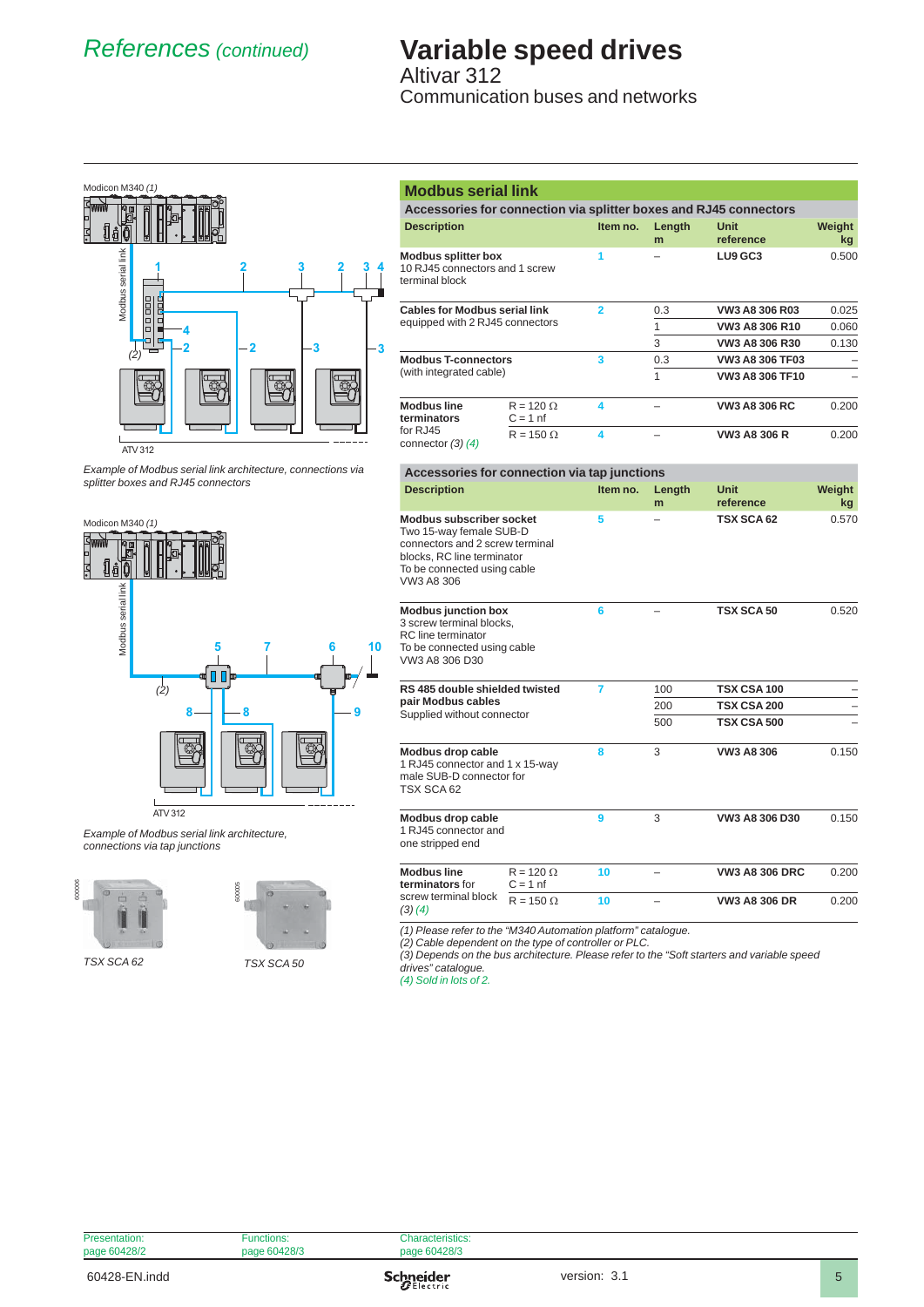## *References (continued)* **Variable speed drives** Altivar 312

Communication buses and networks



*Optimized solution for daisy chain connection to the CANopen machine bus*



*Conventional solution for connection to the CANopen machine bus*



| <b>CANopen machine bus</b>                                                                                                                  |                         |             |                          |              |
|---------------------------------------------------------------------------------------------------------------------------------------------|-------------------------|-------------|--------------------------|--------------|
| <b>Connection with CANopen Daisy chain communication card</b><br>(optimized solution for daisy chain connection to the CANopen machine bus) |                         |             |                          |              |
| <b>Description</b>                                                                                                                          | <b>Item</b>             | Length      | <b>Reference</b>         | Weight       |
|                                                                                                                                             | no.                     | m           |                          | kg           |
| <b>CANopen Daisy chain communication 1</b><br>card                                                                                          |                         |             | VW3 A312 08              | 0.200        |
| <b>CANopen line terminator</b><br>for RJ45 connector $(4)$                                                                                  | $\overline{\mathbf{2}}$ |             | <b>TCS CAR013M120</b>    |              |
| <b>CANopen cables</b>                                                                                                                       | 3                       | 0.3         | <b>VW3 CAN CARR03</b>    | 0.050        |
| fitted with 2 RJ45<br>connectors                                                                                                            |                         | 1           | <b>VW3 CAN CARR1</b>     | 0.500        |
| Other connection accessories and cables (1)                                                                                                 |                         |             |                          |              |
| <b>Description</b>                                                                                                                          | <b>Item</b><br>no.      | Length<br>m | <b>Unit</b><br>reference | Weight<br>kg |
| <b>CANopen cable</b>                                                                                                                        | 4                       | 50          | <b>TSX CAN CA50</b>      | 4.930        |
| Standard cable, CE marking                                                                                                                  |                         | 100         | <b>TSX CAN CA100</b>     | 8.800        |
| Low smoke emission,<br>halogen-free                                                                                                         |                         | 300         | <b>TSX CAN CA300</b>     | 24.560       |
| Flame retardant (IEC 60332-1)                                                                                                               |                         |             |                          |              |
| <b>CANopen cable</b>                                                                                                                        | 4                       | 50          | <b>TSX CAN CB50</b>      | 3.580        |
| Standard cable, UL certification,                                                                                                           |                         | 100         | <b>TSX CAN CB100</b>     | 7.840        |
| CE marking<br>Flame retardant (IEC 60332-2)                                                                                                 |                         | 300         | <b>TSX CAN CB300</b>     | 21.870       |
| <b>CANopen cable</b>                                                                                                                        | 4                       | 50          | <b>TSX CAN CD50</b>      | 3.510        |
| Cable for harsh environments (3) or                                                                                                         |                         | 100         | <b>TSX CAN CD100</b>     | 7.770        |
| mobile installations, CE marking                                                                                                            |                         | 300         | <b>TSX CAN CD300</b>     | 21.700       |
| Low smoke emission,<br>halogen-free                                                                                                         |                         |             |                          |              |
| Flame retardant (IEC 60332-1)                                                                                                               |                         |             |                          |              |
| <b>IP20 CANopen junction boxes</b>                                                                                                          | 5                       |             | <b>VW3 CAN TAP2</b>      | 0.250        |
| equipped with:                                                                                                                              |                         |             |                          |              |
| 2 screw terminal blocks for trunk<br>cable tap link                                                                                         |                         |             |                          |              |
| 2 RJ45 connectors                                                                                                                           |                         |             |                          |              |
| for connecting drives                                                                                                                       |                         |             |                          |              |
| 1 RJ45 connector<br>for connecting a PC                                                                                                     |                         |             |                          |              |
| Daisy chain tap                                                                                                                             |                         | 0.6         | <b>TCS CTN026M16M</b>    |              |
| equipped with:                                                                                                                              |                         |             |                          |              |
| 2 spring terminals for daisy chain                                                                                                          |                         |             |                          |              |
| connection of the CANopen bus<br>■ 1 cable equipped with an RJ45                                                                            |                         |             |                          |              |
| connector for connecting the drive                                                                                                          |                         |             |                          |              |
| Daisy chain tap                                                                                                                             |                         | 0.3         | <b>TCS CTN023F13M03</b>  |              |
| equipped with:                                                                                                                              |                         |             |                          |              |
| ■ 2 RJ45 connectors for daisy chain<br>connection of the CANopen bus                                                                        |                         |             |                          |              |
| 1 cable equipped with an RJ45                                                                                                               |                         |             |                          |              |
| connector for connecting the drive                                                                                                          |                         |             |                          |              |
| <b>CANopen line terminator</b>                                                                                                              |                         |             | TCS CAR01NM120           |              |
| for screw terminal connector $(4)$                                                                                                          |                         |             |                          |              |
| (1) For other connection accessories, please refer to the "Machine & installations with<br>industrial communication" catalogue.             |                         |             |                          |              |
| (2) Please refer to the "M340 Automation platform" catalogue.                                                                               |                         |             |                          |              |
| (3) Standard environment:                                                                                                                   |                         |             |                          |              |
| - No particular environmental constraints<br>- Operating temperature between + 5°C and + 60°C                                               |                         |             |                          |              |
| - Fixed installation                                                                                                                        |                         |             |                          |              |
| Harsh environment:                                                                                                                          |                         |             |                          |              |
| - Resistance to hydrocarbons, industrial oils, detergents, solder splashes                                                                  |                         |             |                          |              |
| - Relative humidity up to 100%<br>- Saline atmosphere                                                                                       |                         |             |                          |              |

- *Saline atmosphere*
- *Operating temperature between 10°C and + 70°C*
- *Signifi cant temperature variations*
- *(4) Sold in lots of of 2.*

| Presentation:                  | unctions<br>aiuris. | ™JUHSIICS.            |
|--------------------------------|---------------------|-----------------------|
| 001000<br>page<br>، س<br>_____ | 00100k              | 100/2<br>าลตค<br>ن/28 |
|                                |                     |                       |